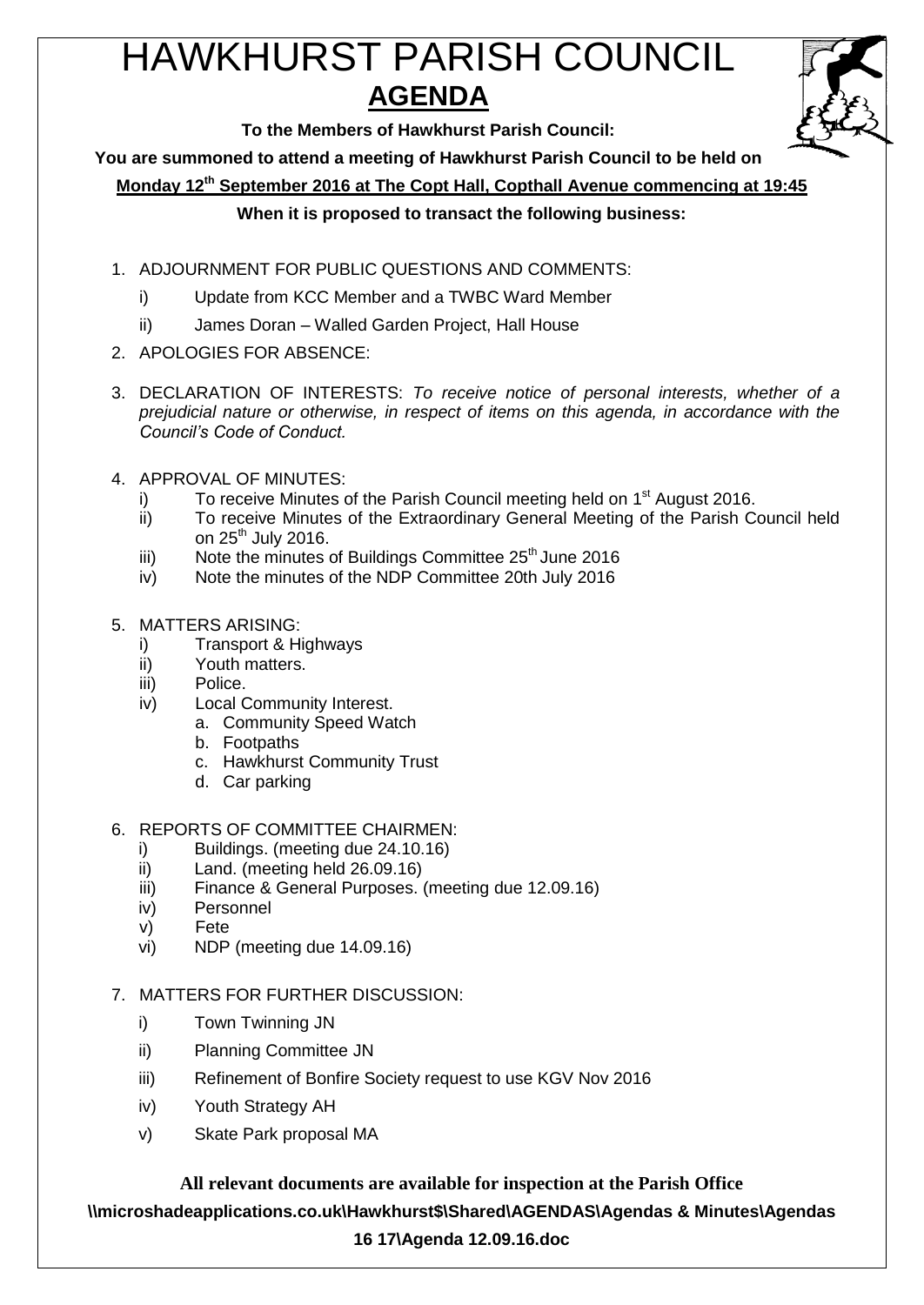vi) Sports Hall BF

- 8. CORRESPONDENCE:
- 9. FINANCE:
- 10. PLANNING:
- 11. BURIAL & MEMORIAL:
- 12. NOTES & INFORMATION:
- 13. CONFIDENTIAL:

*Pursuant to section 1 (2) of the Public Bodies (Admission to Meetings) Act 1960 it is resolved that, because of the confidential nature of the business to be transacted, the public and the press leave the meeting during consideration of the following items:*

14. CLOSURE:

Nicole Godwin, Clerk to the Parish Council

|                | Date<br>Received | From                            | Subject                                                      |
|----------------|------------------|---------------------------------|--------------------------------------------------------------|
| 1              | 20.07.2016       | <b>Ticehurst Parish Council</b> | Invitation to collaborate with NDP policies eg:<br>transport |
| $\overline{2}$ | 04.07.2016       | <b>Residents</b>                | Request for advice re: parking difficulties                  |
| 3              | 21.07.2016       | <b>Church Social Committee</b>  | Invitation to create team for cricket match                  |
| $\overline{4}$ | 28.07.2016       | Resident                        | CC re: Concern about trees on Highgate Hill site             |
| 5              | 05.08.2016       | Resident                        | Concern re: parking in All Saints                            |
| 6              | 07.08.2016       | Resident                        | <b>Potential Local Shop</b>                                  |
| $\overline{7}$ | 17.08.2016       | The Counselling Centre          | Thank you for donation                                       |
| 8              | 23.08.2016       | Groundwork UK                   | Adult Gym Heartenoak - successful application;               |
|                |                  |                                 | KGV unsuccessful.                                            |
| 9              | 30.08.2016       | <b>TWBC</b>                     | <b>Remuneration of Parish Councillors</b>                    |

Agenda Item 8: Correspondence

#### Agenda Item 9: Finance. INCOME AND EXPENDITURE AUGUST 2016

| Accounts for payment              | £  | 1,494.85  |
|-----------------------------------|----|-----------|
| Payment received                  | £  | 1,465.00  |
| <b>Net Expenditure</b>            | -£ | 29.85     |
| <b>Cambridge &amp; Counties</b>   | £  | 75,000.00 |
| <b>Cambridge Building Society</b> | £  | 75,000.00 |
| <b>Lloyds Current</b>             | £  | 10,100.00 |
| <b>Lloyds Access Reserve</b>      | £  | 53,634.17 |
| <b>Petty Cash</b>                 | £  | 58.41     |

9.1 Agreement to pay payments schedule.

9.2 Account reconciliation and petty cash check.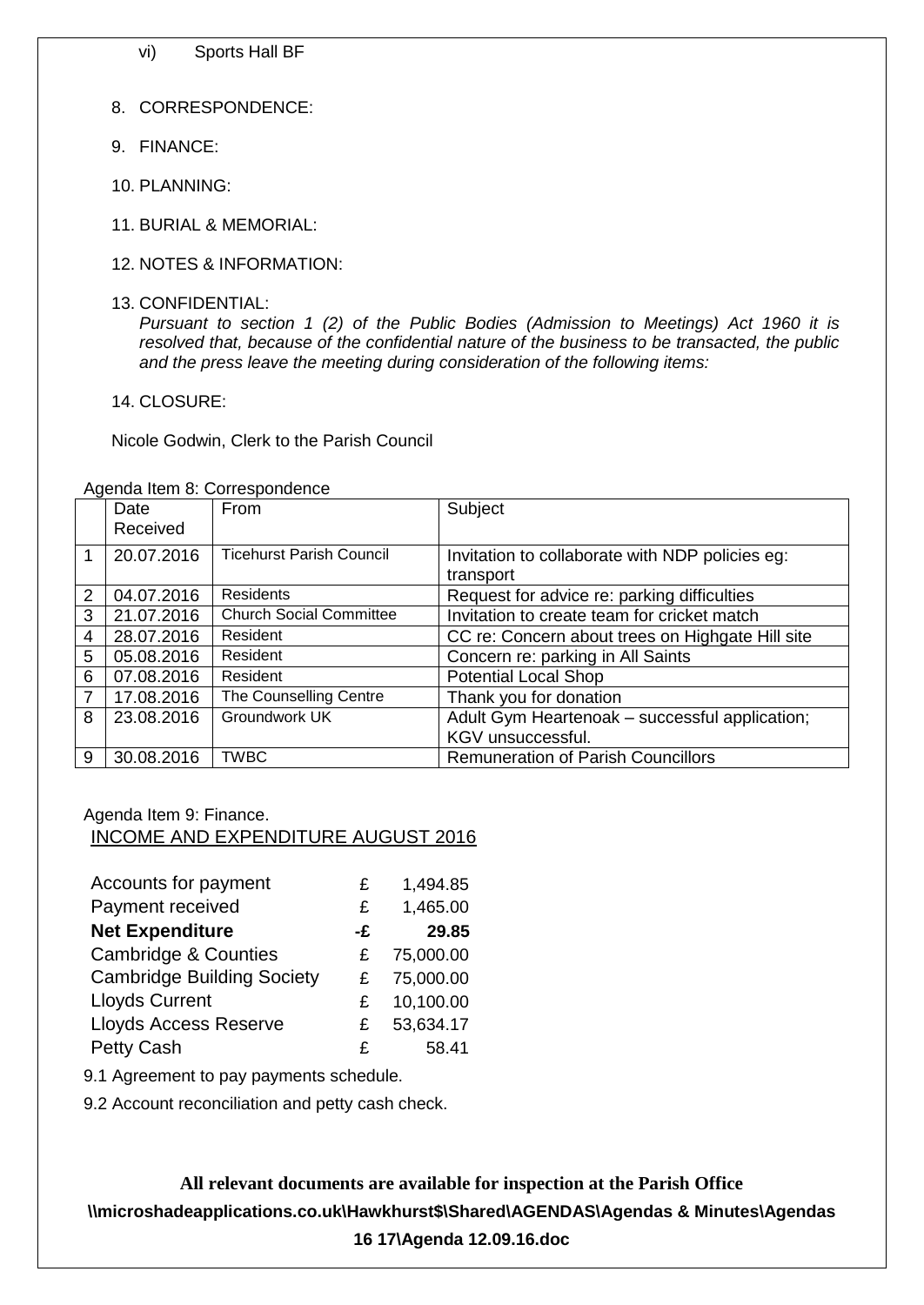# Agenda Item 10: Planning

## 10.1 Planning & Highways Information:

| Ref. No.   | Proposal                                                                          | Location                      | Comments                                           |
|------------|-----------------------------------------------------------------------------------|-------------------------------|----------------------------------------------------|
| 18.08.2016 | <b>TWBC</b> confirms<br>approval for initiating<br>R <sub>16</sub>                | <b>Hawkhurst NDP</b>          | R16 consultation will run<br>$24.08.16 - 05.10.16$ |
| 17.08.2016 | Planning application<br>by HPC for 1<br>detached and 2<br>semi-detached<br>houses | Copt Hall, Copthall<br>Avenue | To replace expiring permission<br>TW/13/00351      |
| <b>KCC</b> | Road closure 10 <sup>th</sup><br>October 5 days                                   | The Moor                      | BT Openreach works                                 |
|            |                                                                                   |                               |                                                    |

10.2 Planning TWBC Approved:

| Ref                | Proposal                                                                                                             | Location                                           | Commen<br>ts/Valid |
|--------------------|----------------------------------------------------------------------------------------------------------------------|----------------------------------------------------|--------------------|
| 16/504842/FUL<br>L | Minor material amendment of<br>165/501203/FULL to include porches to<br>house Types A and B.                         | <b>Watkins And</b><br>Doncaster, Conghurst<br>Lane |                    |
| 16/504989/LBC      | LBC for new ensuite bathroom at 1 <sup>st</sup> floor                                                                | Primrose Hill, Slip Mill<br>Lane                   |                    |
| 16/504769/FUL<br>L | Erection of garden/storage building                                                                                  | Mono House, Ockley<br>Road                         |                    |
| 16/505057/FUL<br>L | Single storey extension at front                                                                                     | 25, Smugglers                                      |                    |
| 16/505145/;FUL     | New 3 bay timber garage and removal of<br>existing garage                                                            | The Wrens Nest,<br>Hastings Rd                     |                    |
| 16/504870/SUB      | Details per Condition 7, 8 site investigation<br>report and remediation strategy for<br>15/508507/FULL               | Davis Builders Ltd                                 |                    |
| 16/505191/FUL<br>L | Erection of small 3m x 3m single storey infill<br>extension                                                          | 3 Sandrock Bungalows,<br>Cranbrook Rd              |                    |
| 16/504929/FUL<br>L | Material alterations to 15/5084786/FULL to<br>remodel existing bungalow.                                             | Green Lawns, Stream<br>Lane                        |                    |
| 16/05824/LDLB      | Lawful Development Certificate re: formation<br>of access and hard-standing off Slip Mill Lane                       | Slip Mill, Slip Mill Lane                          |                    |
| 16/503754/SUB      | Details per Condition 3,4, 5, 6, 7 re: joinery,<br>extraction, heating, fireplaces, under floor<br>heating, retiling | Lillesden Park,<br>Hastings Rd                     |                    |
| 16/505084/ADV      | Advertisement Consent in and around<br>Waitrose site.                                                                | Jempsons Store, Rye<br>Rd                          |                    |
| 16/505178/FUL<br>L | Site alterations to external area including<br>door, seating, horticultural offer, car park and<br>trees.            | Jempsons Store, Rye<br>Rd                          |                    |
| 16/505183/FUL<br>L | Removal of existing chiller plant and<br>installation of new dry air chiller and 2 aircon<br>condenser units.        | Jempsons Store, Rye<br>Rd                          |                    |
| 16/05686/FULL      | Single storey flat-roofed rear extension                                                                             | Northgrove House,<br>Northgrove Road.              |                    |
| 16/05712/SUB       | Details per Condition 3 investigation and risk<br>assessment 16/502969/FULL                                          | <b>Former Station Garage</b><br>Site, Gills Green  |                    |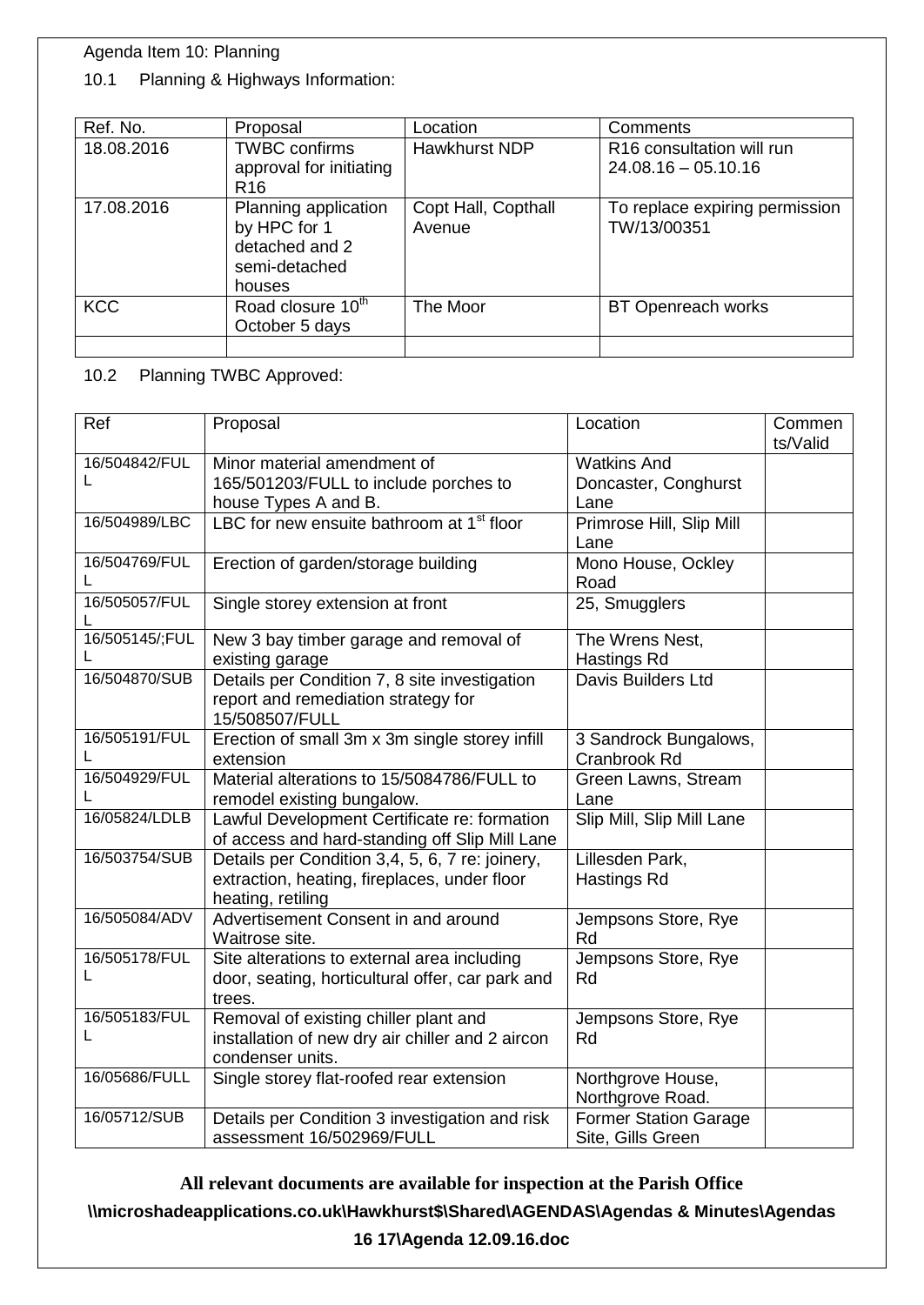| 16/05720/SUB | Details per Condition 4 detailed remediation  | <b>Former Station Garage</b> |  |
|--------------|-----------------------------------------------|------------------------------|--|
|              | scheme 16/502969/FULL                         | Site, Gills Green            |  |
| 16/06134/SUB | Details re Condition 3 and 4, garage finishes | Ashmount, Rye Road           |  |
|              | and tree protection.                          |                              |  |

| 10.3 Planning TWBC<br>Refused: |                                                                                                                                                     |                                                |                                                                                                                                                                                                                                                                                                                                                                                                                                                                                                                                                                                                                                                                                     |  |  |
|--------------------------------|-----------------------------------------------------------------------------------------------------------------------------------------------------|------------------------------------------------|-------------------------------------------------------------------------------------------------------------------------------------------------------------------------------------------------------------------------------------------------------------------------------------------------------------------------------------------------------------------------------------------------------------------------------------------------------------------------------------------------------------------------------------------------------------------------------------------------------------------------------------------------------------------------------------|--|--|
| Ref. No.                       | Proposal                                                                                                                                            | Location                                       | Comments/Valid                                                                                                                                                                                                                                                                                                                                                                                                                                                                                                                                                                                                                                                                      |  |  |
| 16/504392/FUL                  | <b>External alterations</b><br>and addition of a first<br>floor to create 2<br>dwellings.                                                           | <b>Barclays</b><br>Bank, High<br><b>Street</b> | Windows overlook private amenity space<br>to rear; no means of escape from<br>basement flat, no ventilation or amenity<br>due to glazed roof.                                                                                                                                                                                                                                                                                                                                                                                                                                                                                                                                       |  |  |
| 16/504593/LBC                  | LBC for landscaping,<br>car parking and new<br>entrance gate.                                                                                       | Lillesden<br>Park,<br>Hastings Rd              | Size, design and materials are harmful to<br>the historic character and setting of the<br>listed lodge building.                                                                                                                                                                                                                                                                                                                                                                                                                                                                                                                                                                    |  |  |
| 16/504589/FUL<br>L             | Landscaping, car<br>parking and new<br>entrance gate.                                                                                               | Lillesden<br>Park,<br>Hastings Rd              | Size, design and materials are harmful to<br>the historic character and setting of the<br>listed lodge building, the setting of the<br>principal listed building, the Conservation<br>area AONB and Historic Park and<br>Garden. The external lighting's design,<br>siting and level of illumination is<br>obtrusive and out of keeping in sensitive<br>rural location and AONB, Historic Park<br>and Garden and possibly wildlife. The<br>hard and soft landscaping is too formal<br>and complex, out of keeping in sensitive<br>rural location, fails to preserve the<br>setting of the principal listed building or<br>the character of the AONB or Historic<br>Park and Garden. |  |  |
| 15/510058/FUL<br>L             | Change of use of<br>existing church into 5<br>residential units with<br>roof extensions to<br>rear, changes to<br>windows and other<br>alterations. | Methodist<br>Church,<br><b>Highgate Hill</b>   | Creates harmful level of overlooking into<br>neighbouring property, harming<br>residential amenity of new occupants<br>with inadequate daylight, privacy and<br>amenity space. Development would be<br>harmful to character and appearance of<br>the non-designated heritage asset.<br>Overintensive - dominated by parking<br>and limited amenity space for occupants.<br>Harmful to character and appearance of<br>AONB.                                                                                                                                                                                                                                                          |  |  |

### 10.4 Planning Applications received:

| <b>Num</b><br>ber | <b>Application</b><br>No. | <b>Proposal</b>                                                                                                                    | <b>Location</b>                           | <b>Comments</b>  |
|-------------------|---------------------------|------------------------------------------------------------------------------------------------------------------------------------|-------------------------------------------|------------------|
|                   |                           | 44 16/05722/FUL Retrospective - velux window and gabled<br>roof to side extension and removal of rear<br>facing window             | Briars Bank,<br>Rye Road                  |                  |
|                   | LL                        | 45 16/504739/FU installation of 20m lattice tower with 3<br>antennas, 3 dishes, 2 cabinets within a<br>chain-linked fence compound | <b>Hawkhurst</b><br>Place Farm            | <b>WITHDRAWN</b> |
|                   |                           | 46 16/05574/FUL single storey timber-framed rear extension                                                                         | 2 Sherwood<br>Cottages,<br>Cranbrook Road |                  |
|                   |                           | 47 16/06061/FUL Removal of condition 2 of TW/07/01067<br>requiring B&B use to seek use of Unit 1                                   | 1 Tudor Hall,<br>Rye Road                 |                  |